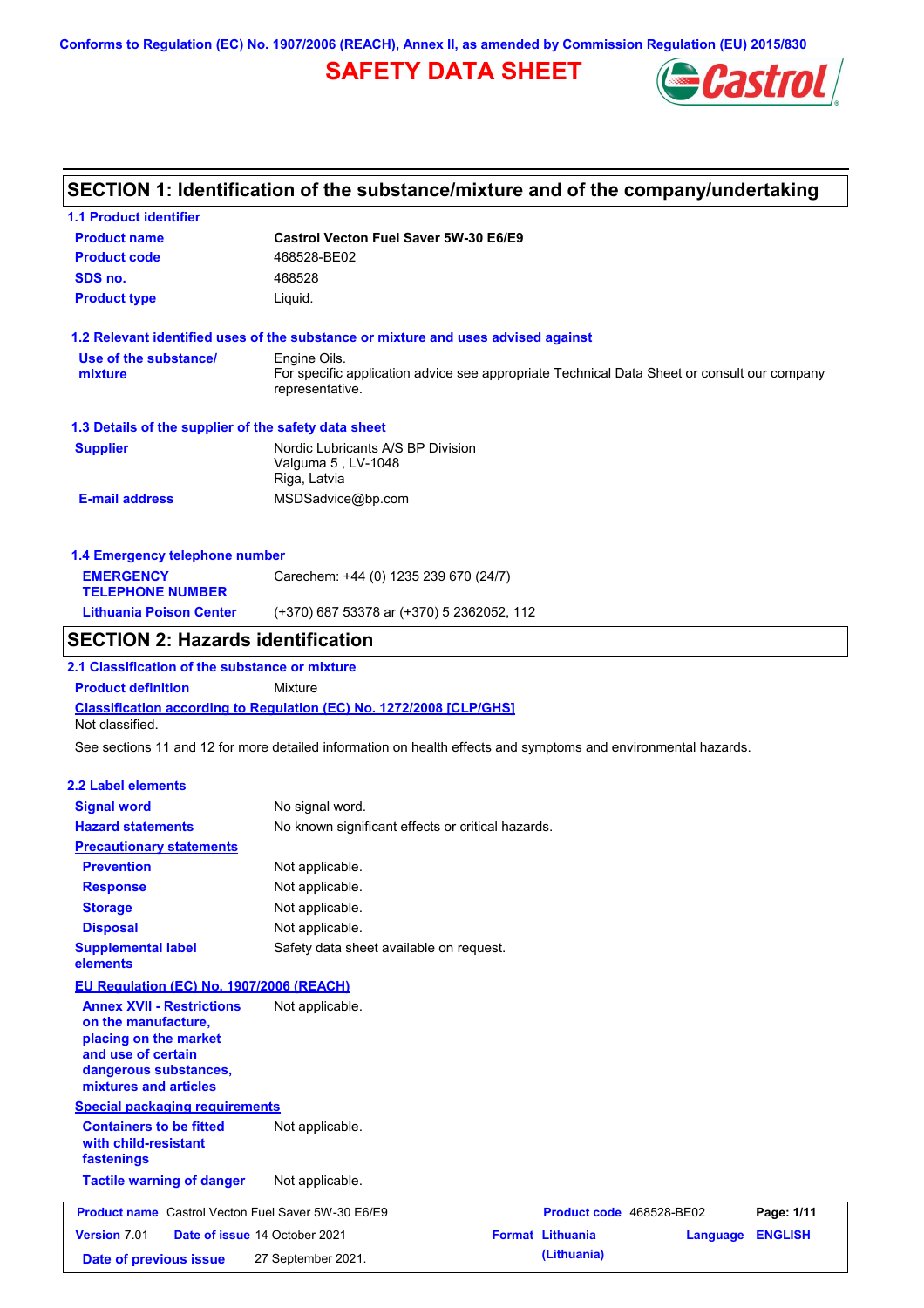## **SECTION 2: Hazards identification**

| 2.3 Other hazards                                                                                                        |                                                                                                                                                                                                                          |
|--------------------------------------------------------------------------------------------------------------------------|--------------------------------------------------------------------------------------------------------------------------------------------------------------------------------------------------------------------------|
| <b>Results of PBT and vPvB</b><br>assessment                                                                             | Product does not meet the criteria for PBT or vPvB according to Regulation (EC) No. 1907/2006.<br>Annex XIII.                                                                                                            |
| <b>Product meets the criteria</b><br>for PBT or vPvB according<br>to Regulation (EC) No.<br><b>1907/2006, Annex XIII</b> | This mixture does not contain any substances that are assessed to be a PBT or a vPvB.                                                                                                                                    |
| Other hazards which do<br>not result in classification                                                                   | Defatting to the skin.<br>USED ENGINE OILS<br>Used engine oil may contain hazardous components which have the potential to cause skin<br>cancer.<br>See Toxicological Information, section 11 of this Safety Data Sheet. |

## **SECTION 3: Composition/information on ingredients**

#### **3.2 Mixtures**

**Product definition**

#### Mixture

Highly refined base oil (IP 346 DMSO extract < 3%). Synthetic base stock. Proprietary performance additives.

| <b>Product/ingredient</b><br>name                                             | <b>Identifiers</b>                                                                      | $\frac{9}{6}$ | <b>Regulation (EC) No.</b><br>1272/2008 [CLP] | <b>Type</b> |
|-------------------------------------------------------------------------------|-----------------------------------------------------------------------------------------|---------------|-----------------------------------------------|-------------|
| Distillates (petroleum), hydrotreated<br>heavy paraffinic                     | REACH #: 01-2119484627-25<br>EC: 265-157-1<br>CAS: 64742-54-7<br>Index: 649-467-00-8    | ≥25 - ≤50     | Asp. Tox. 1, H304                             | [1] [2]     |
| Dec-1-ene, homopolymer,<br>hydrogenated Dec-1-ene, oligomers,<br>hydrogenated | $EC: 500-183-1$<br>CAS: 68037-01-4                                                      | $≥25 - ≤50$   | Not classified.                               | $[2]$       |
| Distillates (petroleum), hydrotreated<br>heavy paraffinic                     | REACH #: 01-2119484627-25<br>EC: 265-157-1<br>CAS: 64742-54-7<br>Index: 649-467-00-8    | ≤10           | Not classified.                               | $[2]$       |
| Distillates (petroleum), solvent-<br>dewaxed heavy paraffinic                 | REACH #: 01-2119471299-27<br>EC: 265-169-7<br>CAS: 64742-65-0<br>Index: 649-474-00-6    | ו≥ ≤          | Asp. Tox. 1, H304                             | [1] [2]     |
| Distillates (petroleum), hydrotreated<br>light paraffinic                     | REACH #: 01-2119487077-29 ≤3<br>EC: 265-158-7<br>CAS: 64742-55-8<br>Index: 649-468-00-3 |               | Asp. Tox. 1, H304                             | [1] [2]     |
| Distillates (petroleum), solvent-<br>dewaxed light paraffinic                 | REACH #: 01-2119480132-48 ≤3<br>EC: 265-159-2<br>CAS: 64742-56-9<br>Index: 649-469-00-9 |               | Asp. Tox. 1, H304                             | [1] [2]     |
|                                                                               |                                                                                         |               |                                               |             |

**See Section 16 for the full text of the H statements declared above.**

### **Type**

[1] Substance classified with a health or environmental hazard

[2] Substance with a workplace exposure limit

[3] Substance meets the criteria for PBT according to Regulation (EC) No. 1907/2006, Annex XIII

[4] Substance meets the criteria for vPvB according to Regulation (EC) No. 1907/2006, Annex XIII

[5] Substance of equivalent concern

[6] Additional disclosure due to company policy

Occupational exposure limits, if available, are listed in Section 8.

## **SECTION 4: First aid measures**

#### **4.1 Description of first aid measures**

| In case of contact, immediately flush eyes with plenty of water for at least 15 minutes. Eyelids<br><b>Eye contact</b><br>should be held away from the eyeball to ensure thorough rinsing. Check for and remove any<br>contact lenses. Get medical attention. |                                                                                                                                                                                                                                        |                         |  |          |                |
|---------------------------------------------------------------------------------------------------------------------------------------------------------------------------------------------------------------------------------------------------------------|----------------------------------------------------------------------------------------------------------------------------------------------------------------------------------------------------------------------------------------|-------------------------|--|----------|----------------|
| <b>Skin contact</b>                                                                                                                                                                                                                                           | Wash skin thoroughly with soap and water or use recognised skin cleanser. Remove<br>contaminated clothing and shoes. Wash clothing before reuse. Clean shoes thoroughly before<br>reuse. Get medical attention if irritation develops. |                         |  |          |                |
| <b>Product name</b> Castrol Vecton Fuel Saver 5W-30 E6/E9<br><b>Product code</b> 468528-BE02<br>Page: 2/11                                                                                                                                                    |                                                                                                                                                                                                                                        |                         |  |          |                |
| <b>Version 7.01</b>                                                                                                                                                                                                                                           | Date of issue 14 October 2021                                                                                                                                                                                                          | <b>Format Lithuania</b> |  | Language | <b>ENGLISH</b> |
| Date of previous issue                                                                                                                                                                                                                                        | 27 September 2021.                                                                                                                                                                                                                     | (Lithuania)             |  |          |                |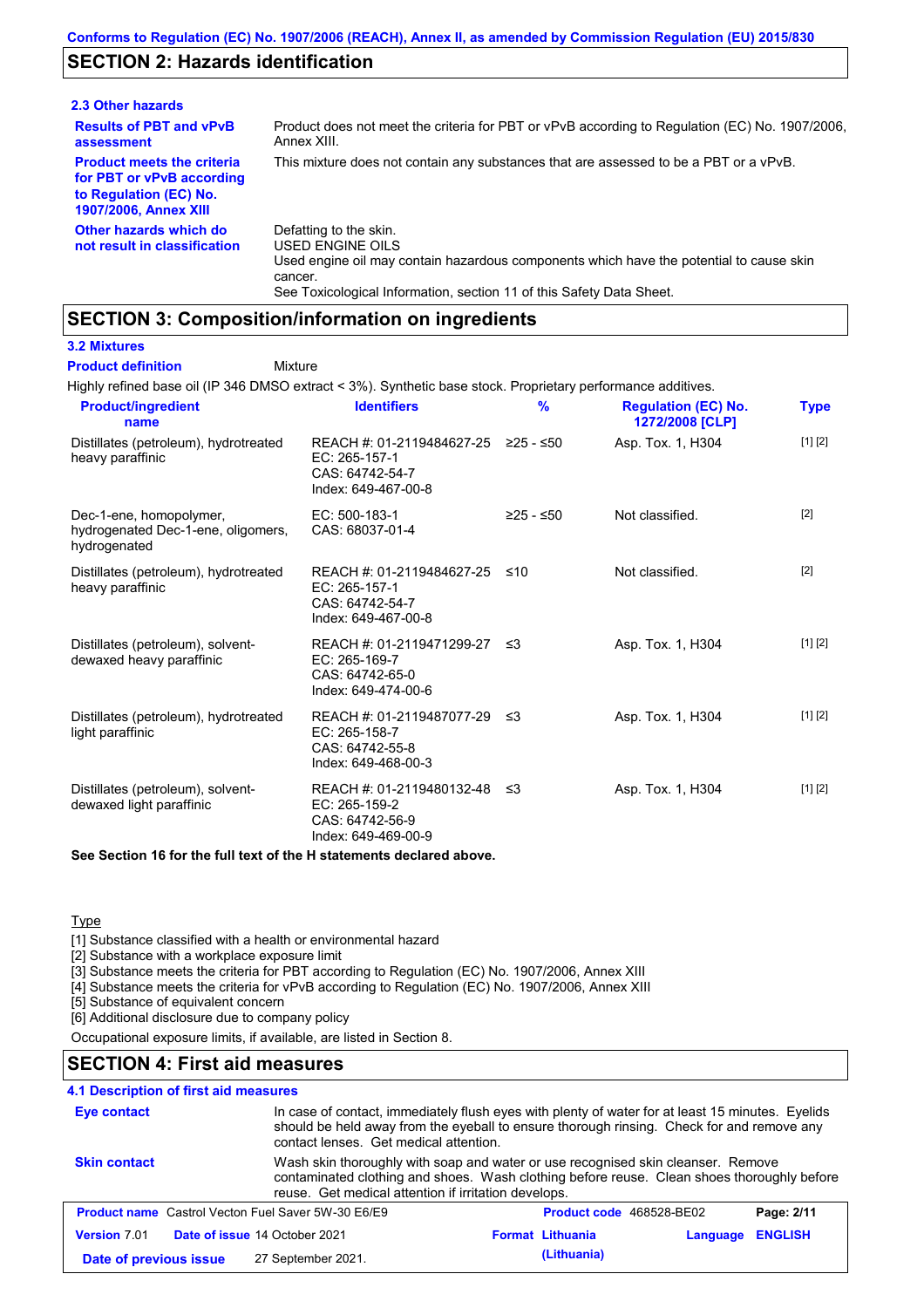#### **Conforms to Regulation (EC) No. 1907/2006 (REACH), Annex II, as amended by Commission Regulation (EU) 2015/830**

## **SECTION 4: First aid measures**

| <b>SECTION 4: First aid measures</b>                                 |                                                                                                                                                                                                                                                                                                                                                                   |
|----------------------------------------------------------------------|-------------------------------------------------------------------------------------------------------------------------------------------------------------------------------------------------------------------------------------------------------------------------------------------------------------------------------------------------------------------|
| <b>Inhalation</b>                                                    | If inhaled, remove to fresh air. Get medical attention if symptoms occur.                                                                                                                                                                                                                                                                                         |
| <b>Ingestion</b>                                                     | Do not induce vomiting unless directed to do so by medical personnel. Get medical attention if<br>symptoms occur.                                                                                                                                                                                                                                                 |
| <b>Protection of first-aiders</b>                                    | No action shall be taken involving any personal risk or without suitable training.                                                                                                                                                                                                                                                                                |
|                                                                      | 4.2 Most important symptoms and effects, both acute and delayed                                                                                                                                                                                                                                                                                                   |
|                                                                      | See Section 11 for more detailed information on health effects and symptoms.                                                                                                                                                                                                                                                                                      |
| <b>Potential acute health effects</b>                                |                                                                                                                                                                                                                                                                                                                                                                   |
| <b>Inhalation</b>                                                    | Vapour inhalation under ambient conditions is not normally a problem due to low vapour<br>pressure.                                                                                                                                                                                                                                                               |
| <b>Ingestion</b>                                                     | No known significant effects or critical hazards.                                                                                                                                                                                                                                                                                                                 |
| <b>Skin contact</b>                                                  | Defatting to the skin. May cause skin dryness and irritation.                                                                                                                                                                                                                                                                                                     |
| <b>Eye contact</b>                                                   | No known significant effects or critical hazards.                                                                                                                                                                                                                                                                                                                 |
|                                                                      | Delayed and immediate effects as well as chronic effects from short and long-term exposure                                                                                                                                                                                                                                                                        |
| <b>Inhalation</b>                                                    | Overexposure to the inhalation of airborne droplets or aerosols may cause irritation of the<br>respiratory tract.                                                                                                                                                                                                                                                 |
| <b>Ingestion</b>                                                     | Ingestion of large quantities may cause nausea and diarrhoea.                                                                                                                                                                                                                                                                                                     |
| <b>Skin contact</b>                                                  | Prolonged or repeated contact can defat the skin and lead to irritation and/or dermatitis.                                                                                                                                                                                                                                                                        |
| <b>Eye contact</b>                                                   | Potential risk of transient stinging or redness if accidental eye contact occurs.                                                                                                                                                                                                                                                                                 |
| <b>Notes to physician</b><br><b>SECTION 5: Firefighting measures</b> | 4.3 Indication of any immediate medical attention and special treatment needed<br>Treatment should in general be symptomatic and directed to relieving any effects.                                                                                                                                                                                               |
| <b>5.1 Extinguishing media</b>                                       |                                                                                                                                                                                                                                                                                                                                                                   |
| <b>Suitable extinguishing</b><br>media                               | In case of fire, use foam, dry chemical or carbon dioxide extinguisher or spray.                                                                                                                                                                                                                                                                                  |
| <b>Unsuitable extinguishing</b><br>media                             | Do not use water jet. The use of a water jet may cause the fire to spread by splashing the<br>burning product.                                                                                                                                                                                                                                                    |
| 5.2 Special hazards arising from the substance or mixture            |                                                                                                                                                                                                                                                                                                                                                                   |
| <b>Hazards from the</b><br>substance or mixture                      | In a fire or if heated, a pressure increase will occur and the container may burst.                                                                                                                                                                                                                                                                               |
| <b>Hazardous combustion</b><br>products                              | Combustion products may include the following:<br>carbon oxides (CO, CO <sub>2</sub> ) (carbon monoxide, carbon dioxide)                                                                                                                                                                                                                                          |
| <b>5.3 Advice for firefighters</b>                                   |                                                                                                                                                                                                                                                                                                                                                                   |
| <b>Special precautions for</b><br>fire-fighters                      | No action shall be taken involving any personal risk or without suitable training. Promptly<br>isolate the scene by removing all persons from the vicinity of the incident if there is a fire.                                                                                                                                                                    |
| <b>Special protective</b><br>equipment for fire-fighters             | Fire-fighters should wear appropriate protective equipment and self-contained breathing<br>apparatus (SCBA) with a full face-piece operated in positive pressure mode. Clothing for fire-<br>fighters (including helmets, protective boots and gloves) conforming to European standard EN<br>469 will provide a basic level of protection for chemical incidents. |

## **SECTION 6: Accidental release measures**

|                                         | 6.1 Personal precautions, protective equipment and emergency procedures                                                                                                                                                                                                                                                             |
|-----------------------------------------|-------------------------------------------------------------------------------------------------------------------------------------------------------------------------------------------------------------------------------------------------------------------------------------------------------------------------------------|
| For non-emergency<br>personnel          | No action shall be taken involving any personal risk or without suitable training. Evacuate<br>surrounding areas. Keep unnecessary and unprotected personnel from entering. Do not touch<br>or walk through spilt material. Floors may be slippery; use care to avoid falling. Put on<br>appropriate personal protective equipment. |
| For emergency responders                | If specialised clothing is required to deal with the spillage, take note of any information in<br>Section 8 on suitable and unsuitable materials. See also the information in "For non-<br>emergency personnel".                                                                                                                    |
| <b>6.2 Environmental</b><br>precautions | Avoid dispersal of spilt material and runoff and contact with soil, waterways, drains and sewers.<br>Inform the relevant authorities if the product has caused environmental pollution (sewers,<br>waterways, soil or air).                                                                                                         |

## **6.3 Methods and material for containment and cleaning up**

| <b>Product name</b> Castrol Vecton Fuel Saver 5W-30 E6/E9 |  | <b>Product code</b> 468528-BE02      |  | Page: 3/11              |                  |  |
|-----------------------------------------------------------|--|--------------------------------------|--|-------------------------|------------------|--|
| <b>Version 7.01</b>                                       |  | <b>Date of issue 14 October 2021</b> |  | <b>Format Lithuania</b> | Language ENGLISH |  |
| Date of previous issue                                    |  | 27 September 2021.                   |  | (Lithuania)             |                  |  |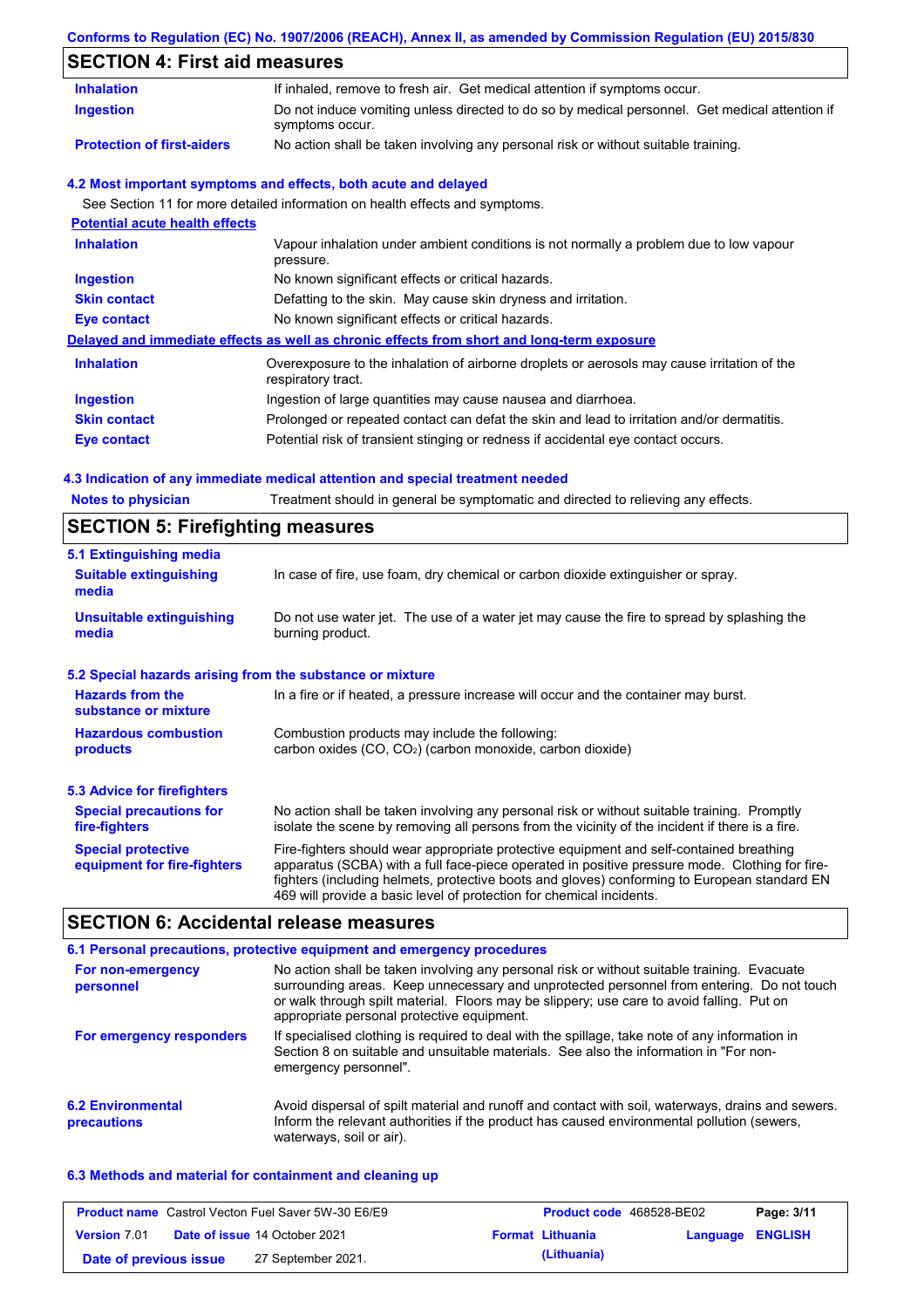## **SECTION 6: Accidental release measures**

| <b>Small spill</b>                        | Stop leak if without risk. Move containers from spill area. Absorb with an inert material and<br>place in an appropriate waste disposal container. Dispose of via a licensed waste disposal<br>contractor.                                                                                                                                                                                     |
|-------------------------------------------|------------------------------------------------------------------------------------------------------------------------------------------------------------------------------------------------------------------------------------------------------------------------------------------------------------------------------------------------------------------------------------------------|
| Large spill                               | Stop leak if without risk. Move containers from spill area. Prevent entry into sewers, water<br>courses, basements or confined areas. Contain and collect spillage with non-combustible,<br>absorbent material e.g. sand, earth, vermiculite or diatomaceous earth and place in container<br>for disposal according to local regulations. Dispose of via a licensed waste disposal contractor. |
| 6.4 Reference to other<br><b>sections</b> | See Section 1 for emergency contact information.<br>See Section 5 for firefighting measures.<br>See Section 8 for information on appropriate personal protective equipment.<br>See Section 12 for environmental precautions.<br>See Section 13 for additional waste treatment information.                                                                                                     |

# **SECTION 7: Handling and storage**

| 7.1 Precautions for safe handling                                                    |                                                                                                                                                                                                                                                                                                                                                                                                                                                                                          |
|--------------------------------------------------------------------------------------|------------------------------------------------------------------------------------------------------------------------------------------------------------------------------------------------------------------------------------------------------------------------------------------------------------------------------------------------------------------------------------------------------------------------------------------------------------------------------------------|
| <b>Protective measures</b>                                                           | Put on appropriate personal protective equipment.                                                                                                                                                                                                                                                                                                                                                                                                                                        |
| <b>Advice on general</b><br>occupational hygiene                                     | Eating, drinking and smoking should be prohibited in areas where this material is handled.<br>stored and processed. Wash thoroughly after handling. Remove contaminated clothing and<br>protective equipment before entering eating areas. See also Section 8 for additional<br>information on hygiene measures.                                                                                                                                                                         |
| <b>7.2 Conditions for safe</b><br>storage, including any<br><i>incompatibilities</i> | Store in accordance with local regulations. Store in a dry, cool and well-ventilated area, away<br>from incompatible materials (see Section 10). Keep away from heat and direct sunlight. Keep<br>container tightly closed and sealed until ready for use. Containers that have been opened must<br>be carefully resealed and kept upright to prevent leakage. Store and use only in equipment/<br>containers designed for use with this product. Do not store in unlabelled containers. |
| Not suitable                                                                         | Prolonged exposure to elevated temperature                                                                                                                                                                                                                                                                                                                                                                                                                                               |
| 7.3 Specific end use(s)                                                              |                                                                                                                                                                                                                                                                                                                                                                                                                                                                                          |
| <b>Recommendations</b>                                                               | See section 1.2 and Exposure scenarios in annex, if applicable.                                                                                                                                                                                                                                                                                                                                                                                                                          |

## **SECTION 8: Exposure controls/personal protection**

| <b>Occupational exposure limits</b>                                        | No exposure limit value known.                                                                                                                                                                     |
|----------------------------------------------------------------------------|----------------------------------------------------------------------------------------------------------------------------------------------------------------------------------------------------|
| <b>Product/ingredient name</b>                                             | <b>Exposure limit values</b>                                                                                                                                                                       |
| Distillates (petroleum), hydrotreated heavy paraffinic                     | Lithuanian Hygiene Standard HN 23 (Lithuania).<br>TWA: 1 mg/m <sup>3</sup> 8 hours. Issued/Revised: 12/2001 Form: Mist<br>STEL: 3 mg/m <sup>3</sup> 15 minutes. Issued/Revised: 12/2001 Form: Mist |
| Dec-1-ene, homopolymer, hydrogenated Dec-1-ene,<br>oligomers, hydrogenated | Lithuanian Hygiene Standard HN 23 (Lithuania).                                                                                                                                                     |
|                                                                            | TWA: 1 mg/m <sup>3</sup> 8 hours. Issued/Revised: 12/2001 Form: Mist<br>STEL: 3 mg/m <sup>3</sup> 15 minutes. Issued/Revised: 12/2001 Form: Mist                                                   |
| Distillates (petroleum), hydrotreated heavy paraffinic                     | Lithuanian Hygiene Standard HN 23 (Lithuania).<br>TWA: 1 mg/m <sup>3</sup> 8 hours. Issued/Revised: 12/2001 Form: Mist<br>STEL: 3 mg/m <sup>3</sup> 15 minutes. Issued/Revised: 12/2001 Form: Mist |
| Distillates (petroleum), solvent-dewaxed heavy<br>paraffinic               | Lithuanian Hygiene Standard HN 23 (Lithuania).                                                                                                                                                     |
|                                                                            | TWA: 1 mg/m <sup>3</sup> 8 hours. Issued/Revised: 12/2001 Form: Mist<br>STEL: 3 mg/m <sup>3</sup> 15 minutes. Issued/Revised: 12/2001 Form: Mist                                                   |
| Distillates (petroleum), hydrotreated light paraffinic                     | Lithuanian Hygiene Standard HN 23 (Lithuania).<br>TWA: 1 mg/m <sup>3</sup> 8 hours. Issued/Revised: 12/2001 Form: Mist<br>STEL: 3 mg/m <sup>3</sup> 15 minutes. Issued/Revised: 12/2001 Form: Mist |
| Distillates (petroleum), solvent-dewaxed light<br>paraffinic               | Lithuanian Hygiene Standard HN 23 (Lithuania).                                                                                                                                                     |
|                                                                            | TWA: 1 mg/m <sup>3</sup> 8 hours. Issued/Revised: 12/2001 Form: Mist<br>STEL: 3 mg/m <sup>3</sup> 15 minutes. Issued/Revised: 12/2001 Form: Mist                                                   |

vapour or dust produced. Therefore, the specific OELs may not be applicable to the product as a whole and are provided for guidance only.

| <b>Product name</b> Castrol Vecton Fuel Saver 5W-30 E6/E9 |  | <b>Product code</b> 468528-BE02      |  | Page: 4/11              |                  |  |
|-----------------------------------------------------------|--|--------------------------------------|--|-------------------------|------------------|--|
| <b>Version 7.01</b>                                       |  | <b>Date of issue 14 October 2021</b> |  | <b>Format Lithuania</b> | Language ENGLISH |  |
| Date of previous issue                                    |  | 27 September 2021.                   |  | (Lithuania)             |                  |  |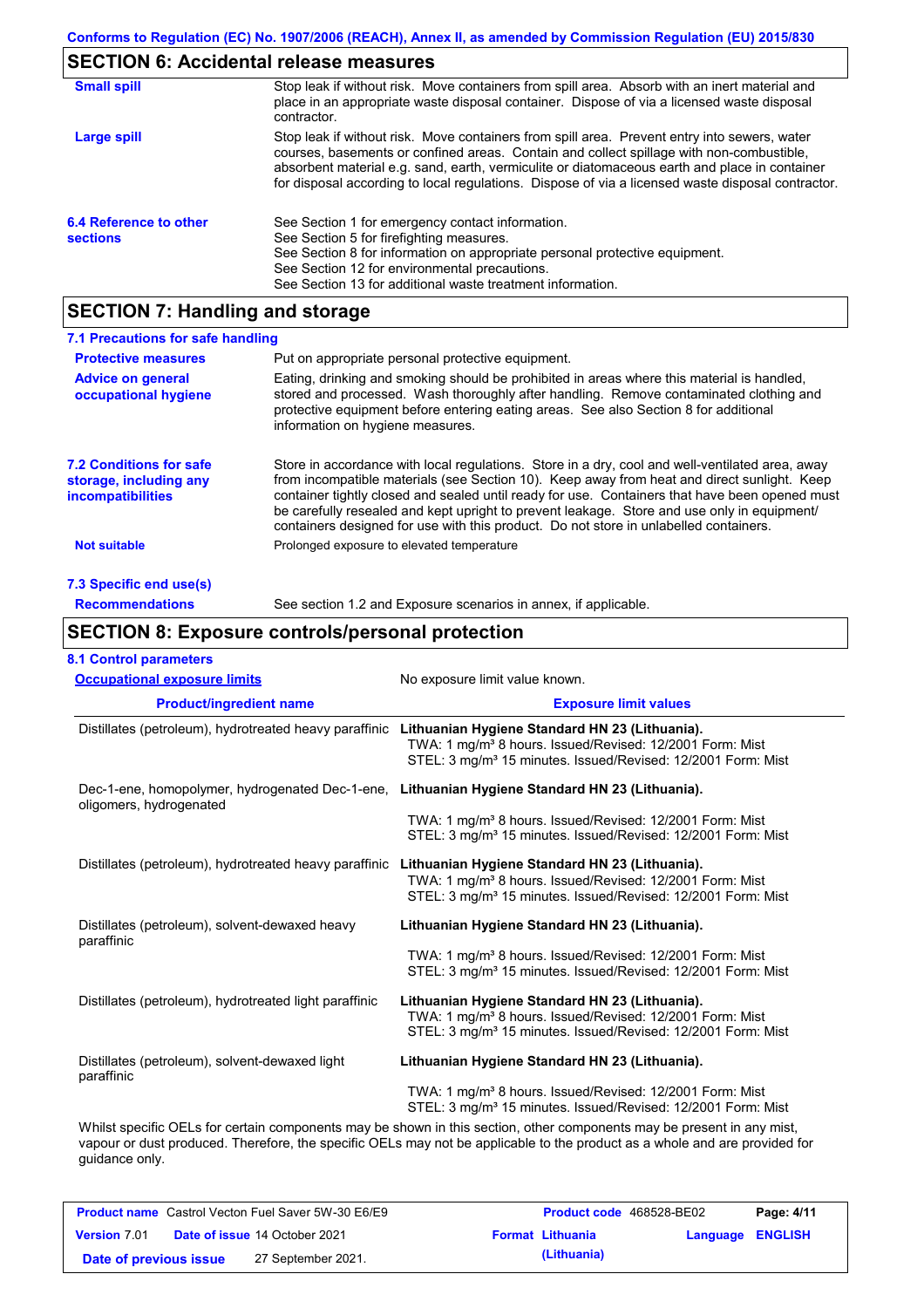# **SECTION 8: Exposure controls/personal protection**

| <b>Recommended monitoring</b><br>procedures                    |                                                           | If this product contains ingredients with exposure limits, personal, workplace atmosphere or<br>biological monitoring may be required to determine the effectiveness of the ventilation or other<br>control measures and/or the necessity to use respiratory protective equipment. Reference<br>should be made to monitoring standards, such as the following: European Standard EN 689<br>(Workplace atmospheres - Guidance for the assessment of exposure by inhalation to chemical<br>agents for comparison with limit values and measurement strategy) European Standard EN<br>14042 (Workplace atmospheres - Guide for the application and use of procedures for the<br>assessment of exposure to chemical and biological agents) European Standard EN 482<br>(Workplace atmospheres - General requirements for the performance of procedures for the<br>measurement of chemical agents) Reference to national guidance documents for methods for<br>the determination of hazardous substances will also be required. |                  |            |
|----------------------------------------------------------------|-----------------------------------------------------------|----------------------------------------------------------------------------------------------------------------------------------------------------------------------------------------------------------------------------------------------------------------------------------------------------------------------------------------------------------------------------------------------------------------------------------------------------------------------------------------------------------------------------------------------------------------------------------------------------------------------------------------------------------------------------------------------------------------------------------------------------------------------------------------------------------------------------------------------------------------------------------------------------------------------------------------------------------------------------------------------------------------------------|------------------|------------|
| <b>Derived No Effect Level</b><br>No DNELs/DMELs available.    |                                                           |                                                                                                                                                                                                                                                                                                                                                                                                                                                                                                                                                                                                                                                                                                                                                                                                                                                                                                                                                                                                                            |                  |            |
| <b>Predicted No Effect Concentration</b><br>No PNECs available |                                                           |                                                                                                                                                                                                                                                                                                                                                                                                                                                                                                                                                                                                                                                                                                                                                                                                                                                                                                                                                                                                                            |                  |            |
| <b>8.2 Exposure controls</b>                                   |                                                           |                                                                                                                                                                                                                                                                                                                                                                                                                                                                                                                                                                                                                                                                                                                                                                                                                                                                                                                                                                                                                            |                  |            |
| <b>Appropriate engineering</b><br><b>controls</b>              | kept in good condition and properly maintained.           | Provide exhaust ventilation or other engineering controls to keep the relevant airborne<br>concentrations below their respective occupational exposure limits.<br>All activities involving chemicals should be assessed for their risks to health, to ensure<br>exposures are adequately controlled. Personal protective equipment should only be considered<br>after other forms of control measures (e.g. engineering controls) have been suitably evaluated.<br>Personal protective equipment should conform to appropriate standards, be suitable for use, be<br>Your supplier of personal protective equipment should be consulted for advice on selection and<br>appropriate standards. For further information contact your national organisation for standards.<br>The final choice of protective equipment will depend upon a risk assessment. It is important to<br>ensure that all items of personal protective equipment are compatible.                                                                       |                  |            |
| <b>Individual protection measures</b>                          |                                                           |                                                                                                                                                                                                                                                                                                                                                                                                                                                                                                                                                                                                                                                                                                                                                                                                                                                                                                                                                                                                                            |                  |            |
| <b>Hygiene measures</b>                                        |                                                           | Wash hands, forearms and face thoroughly after handling chemical products, before eating,<br>smoking and using the lavatory and at the end of the working period. Ensure that eyewash<br>stations and safety showers are close to the workstation location.                                                                                                                                                                                                                                                                                                                                                                                                                                                                                                                                                                                                                                                                                                                                                                |                  |            |
| <b>Respiratory protection</b>                                  | of the working conditions.                                | In case of insufficient ventilation, wear suitable respiratory equipment.<br>The correct choice of respiratory protection depends upon the chemicals being handled, the<br>conditions of work and use, and the condition of the respiratory equipment. Safety procedures<br>should be developed for each intended application. Respiratory protection equipment should<br>therefore be chosen in consultation with the supplier/manufacturer and with a full assessment                                                                                                                                                                                                                                                                                                                                                                                                                                                                                                                                                    |                  |            |
| <b>Eye/face protection</b><br><b>Skin protection</b>           | Safety glasses with side shields.                         |                                                                                                                                                                                                                                                                                                                                                                                                                                                                                                                                                                                                                                                                                                                                                                                                                                                                                                                                                                                                                            |                  |            |
| <b>Hand protection</b>                                         | <b>General Information:</b>                               |                                                                                                                                                                                                                                                                                                                                                                                                                                                                                                                                                                                                                                                                                                                                                                                                                                                                                                                                                                                                                            |                  |            |
|                                                                |                                                           | Because specific work environments and material handling practices vary, safety procedures<br>should be developed for each intended application. The correct choice of protective gloves<br>depends upon the chemicals being handled, and the conditions of work and use. Most gloves<br>provide protection for only a limited time before they must be discarded and replaced (even the<br>best chemically resistant gloves will break down after repeated chemical exposures).                                                                                                                                                                                                                                                                                                                                                                                                                                                                                                                                           |                  |            |
|                                                                | a full assessment of the working conditions.              | Gloves should be chosen in consultation with the supplier / manufacturer and taking account of                                                                                                                                                                                                                                                                                                                                                                                                                                                                                                                                                                                                                                                                                                                                                                                                                                                                                                                             |                  |            |
|                                                                | Recommended: Nitrile gloves.<br><b>Breakthrough time:</b> |                                                                                                                                                                                                                                                                                                                                                                                                                                                                                                                                                                                                                                                                                                                                                                                                                                                                                                                                                                                                                            |                  |            |
|                                                                |                                                           | Breakthrough time data are generated by glove manufacturers under laboratory test conditions<br>and represent how long a glove can be expected to provide effective permeation resistance. It<br>is important when following breakthrough time recommendations that actual workplace<br>conditions are taken into account. Always consult with your glove supplier for up-to-date<br>technical information on breakthrough times for the recommended glove type.<br>Our recommendations on the selection of gloves are as follows:                                                                                                                                                                                                                                                                                                                                                                                                                                                                                         |                  |            |
|                                                                | Continuous contact:                                       |                                                                                                                                                                                                                                                                                                                                                                                                                                                                                                                                                                                                                                                                                                                                                                                                                                                                                                                                                                                                                            |                  |            |
|                                                                | can be obtained.                                          | Gloves with a minimum breakthrough time of 240 minutes, or >480 minutes if suitable gloves<br>If suitable gloves are not available to offer that level of protection, gloves with shorter<br>breakthrough times may be acceptable as long as appropriate glove maintenance and                                                                                                                                                                                                                                                                                                                                                                                                                                                                                                                                                                                                                                                                                                                                             |                  |            |
| <b>Product name</b> Castrol Vecton Fuel Saver 5W-30 E6/E9      |                                                           | Product code 468528-BE02                                                                                                                                                                                                                                                                                                                                                                                                                                                                                                                                                                                                                                                                                                                                                                                                                                                                                                                                                                                                   |                  | Page: 5/11 |
| <b>Version 7.01</b>                                            | Date of issue 14 October 2021                             | <b>Format Lithuania</b>                                                                                                                                                                                                                                                                                                                                                                                                                                                                                                                                                                                                                                                                                                                                                                                                                                                                                                                                                                                                    | Language ENGLISH |            |
| Date of previous issue                                         | 27 September 2021.                                        | (Lithuania)                                                                                                                                                                                                                                                                                                                                                                                                                                                                                                                                                                                                                                                                                                                                                                                                                                                                                                                                                                                                                |                  |            |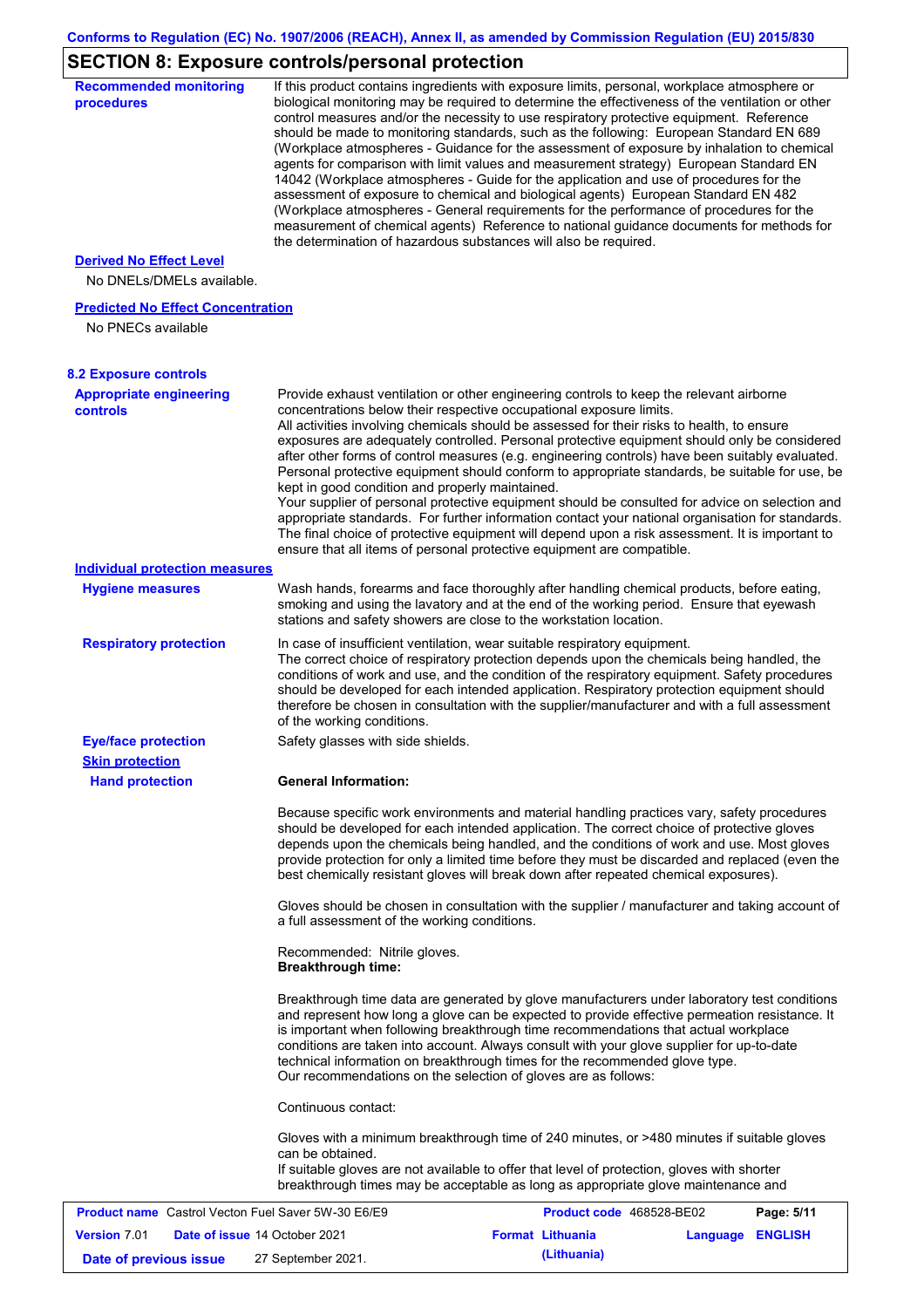# **SECTION 8: Exposure controls/personal protection**

replacement regimes are determined and adhered to.

Short-term / splash protection:

|                                                  | Recommended breakthrough times as above.<br>It is recognised that for short-term, transient exposures, gloves with shorter breakthrough times<br>may commonly be used. Therefore, appropriate maintenance and replacement regimes must<br>be determined and rigorously followed.                                                                                                                                                                                                                                                                                                                                                                                 |
|--------------------------------------------------|------------------------------------------------------------------------------------------------------------------------------------------------------------------------------------------------------------------------------------------------------------------------------------------------------------------------------------------------------------------------------------------------------------------------------------------------------------------------------------------------------------------------------------------------------------------------------------------------------------------------------------------------------------------|
|                                                  | <b>Glove Thickness:</b>                                                                                                                                                                                                                                                                                                                                                                                                                                                                                                                                                                                                                                          |
|                                                  | For general applications, we recommend gloves with a thickness typically greater than 0.35 mm.                                                                                                                                                                                                                                                                                                                                                                                                                                                                                                                                                                   |
|                                                  | It should be emphasised that glove thickness is not necessarily a good predictor of glove<br>resistance to a specific chemical, as the permeation efficiency of the glove will be dependent<br>on the exact composition of the glove material. Therefore, glove selection should also be based<br>on consideration of the task requirements and knowledge of breakthrough times.<br>Glove thickness may also vary depending on the glove manufacturer, the glove type and the<br>glove model. Therefore, the manufacturers' technical data should always be taken into account<br>to ensure selection of the most appropriate glove for the task.                |
|                                                  | Note: Depending on the activity being conducted, gloves of varying thickness may be required<br>for specific tasks. For example:                                                                                                                                                                                                                                                                                                                                                                                                                                                                                                                                 |
|                                                  | • Thinner gloves (down to 0.1 mm or less) may be required where a high degree of manual<br>dexterity is needed. However, these gloves are only likely to give short duration protection and<br>would normally be just for single use applications, then disposed of.                                                                                                                                                                                                                                                                                                                                                                                             |
|                                                  | • Thicker gloves (up to 3 mm or more) may be required where there is a mechanical (as well<br>as a chemical) risk i.e. where there is abrasion or puncture potential.                                                                                                                                                                                                                                                                                                                                                                                                                                                                                            |
| <b>Skin and body</b>                             | Use of protective clothing is good industrial practice.<br>Personal protective equipment for the body should be selected based on the task being<br>performed and the risks involved and should be approved by a specialist before handling this<br>product.<br>Cotton or polyester/cotton overalls will only provide protection against light superficial<br>contamination that will not soak through to the skin. Overalls should be laundered on a regular<br>basis. When the risk of skin exposure is high (e.g. when cleaning up spillages or if there is a<br>risk of splashing) then chemical resistant aprons and/or impervious chemical suits and boots |
| <b>Refer to standards:</b>                       | will be required.<br>Respiratory protection: EN 529<br>Gloves: EN 420, EN 374<br>Eye protection: EN 166<br>Filtering half-mask: EN 149<br>Filtering half-mask with valve: EN 405<br>Half-mask: EN 140 plus filter<br>Full-face mask: EN 136 plus filter<br>Particulate filters: EN 143<br>Gas/combined filters: EN 14387                                                                                                                                                                                                                                                                                                                                         |
| <b>Environmental exposure</b><br><b>controls</b> | Emissions from ventilation or work process equipment should be checked to ensure they<br>comply with the requirements of environmental protection legislation. In some cases, fume<br>scrubbers, filters or engineering modifications to the process equipment will be necessary to<br>reduce emissions to acceptable levels.                                                                                                                                                                                                                                                                                                                                    |
|                                                  | <b>SECTION 9: Physical and chemical properties</b>                                                                                                                                                                                                                                                                                                                                                                                                                                                                                                                                                                                                               |

| Version 7.01<br>Date of issue 14 October 2021<br>Date of previous issue | 27 September 2021. | <b>Format Lithuania</b><br>(Lithuania) | Language | <b>ENGLISH</b> |
|-------------------------------------------------------------------------|--------------------|----------------------------------------|----------|----------------|
| <b>Product name</b> Castrol Vecton Fuel Saver 5W-30 E6/E9               |                    | Product code 468528-BE02               |          | Page: 6/11     |
| <b>Pour point</b>                                                       | -48 $^{\circ}$ C   |                                        |          |                |
| Initial boiling point and boiling<br>range                              | Not available.     |                                        |          |                |
| <b>Melting point/freezing point</b>                                     | Not available.     |                                        |          |                |
| pH                                                                      | Not applicable.    |                                        |          |                |
| <b>Odour threshold</b>                                                  | Not available.     |                                        |          |                |
| <b>Odour</b>                                                            | Not available.     |                                        |          |                |
| <b>Colour</b>                                                           | Amber. [Light]     |                                        |          |                |
| <b>Physical state</b>                                                   | Liquid.            |                                        |          |                |
| <b>Appearance</b>                                                       |                    |                                        |          |                |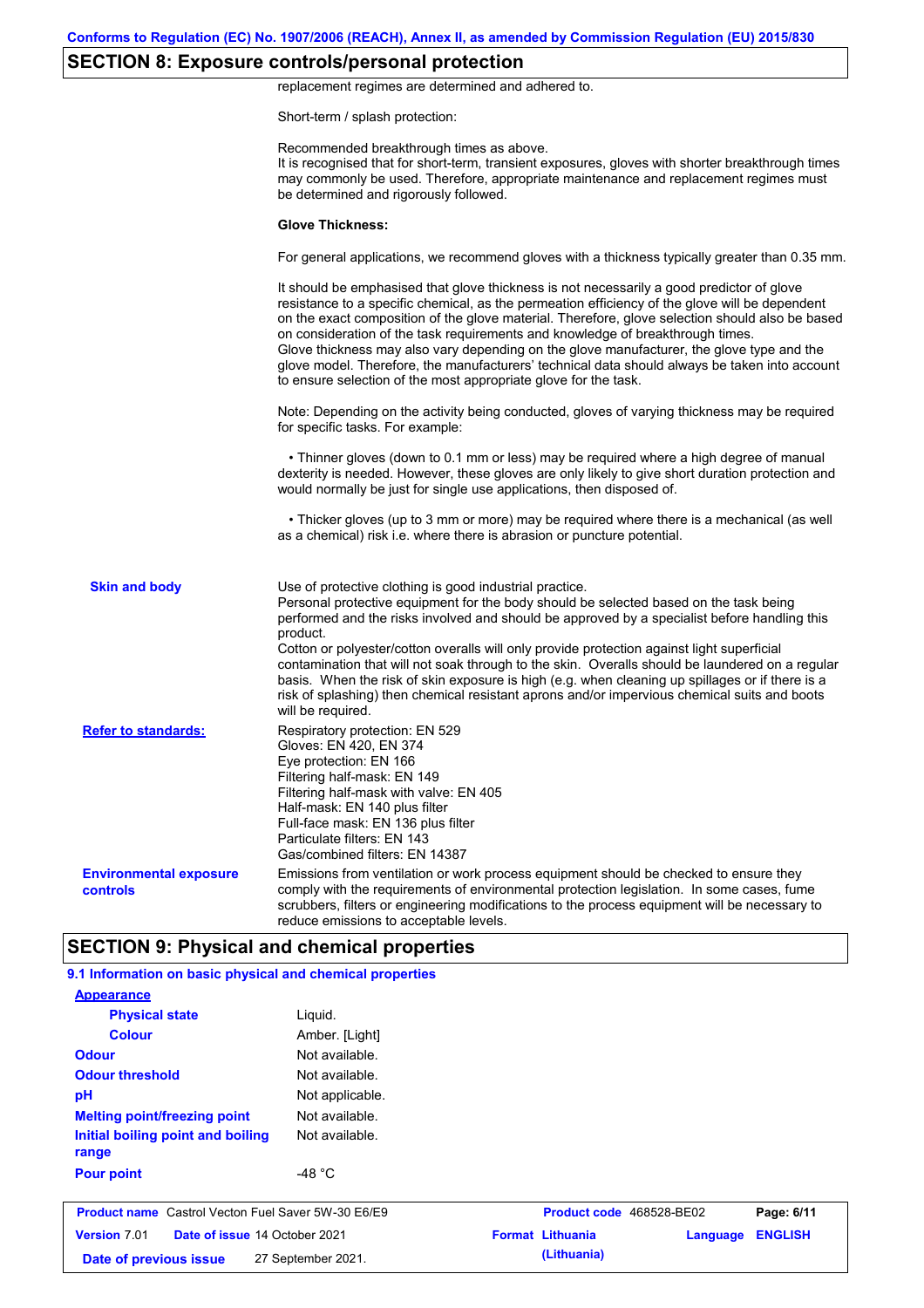# **SECTION 9: Physical and chemical properties**

| <b>Flash point</b>                                     | Closed cup: 199°C (390.2°F) [Pensky-Martens.]<br>Open cup: 228°C (442.4°F) [Cleveland.]                                                         |
|--------------------------------------------------------|-------------------------------------------------------------------------------------------------------------------------------------------------|
| <b>Evaporation rate</b>                                | Not available.                                                                                                                                  |
| <b>Flammability (solid, gas)</b>                       | Not available.                                                                                                                                  |
| <b>Upper/lower flammability or</b><br>explosive limits | Not available.                                                                                                                                  |
| <b>Vapour pressure</b>                                 | Not available.                                                                                                                                  |
| <b>Vapour density</b>                                  | Not available.                                                                                                                                  |
| <b>Relative density</b>                                | Not available.                                                                                                                                  |
| <b>Density</b>                                         | <1000 kg/m <sup>3</sup> (<1 g/cm <sup>3</sup> ) at 15 <sup>°</sup> C                                                                            |
| <b>Solubility(ies)</b>                                 | insoluble in water.                                                                                                                             |
| <b>Partition coefficient: n-octanol/</b><br>water      | Not available.                                                                                                                                  |
| <b>Auto-ignition temperature</b>                       | Not available.                                                                                                                                  |
| <b>Decomposition temperature</b>                       | Not available.                                                                                                                                  |
| <b>Viscosity</b>                                       | Kinematic: 69.47 mm <sup>2</sup> /s (69.47 cSt) at 40 $^{\circ}$ C<br>Kinematic: 11.5 to 12.29 mm <sup>2</sup> /s (11.5 to 12.29 cSt) at 100 °C |
| <b>Explosive properties</b>                            | Not available.                                                                                                                                  |
| <b>Oxidising properties</b>                            | Not available.                                                                                                                                  |

#### **9.2 Other information**

No additional information.

| <b>SECTION 10: Stability and reactivity</b>       |                                                                                                                                                                         |  |  |  |
|---------------------------------------------------|-------------------------------------------------------------------------------------------------------------------------------------------------------------------------|--|--|--|
| <b>10.1 Reactivity</b>                            | No specific test data available for this product. Refer to Conditions to avoid and Incompatible<br>materials for additional information.                                |  |  |  |
| <b>10.2 Chemical stability</b>                    | The product is stable.                                                                                                                                                  |  |  |  |
| <b>10.3 Possibility of</b><br>hazardous reactions | Under normal conditions of storage and use, hazardous reactions will not occur.<br>Under normal conditions of storage and use, hazardous polymerisation will not occur. |  |  |  |
| <b>10.4 Conditions to avoid</b>                   | Avoid all possible sources of ignition (spark or flame).                                                                                                                |  |  |  |
| <b>10.5 Incompatible materials</b>                | Reactive or incompatible with the following materials: oxidising materials.                                                                                             |  |  |  |
| <b>10.6 Hazardous</b><br>decomposition products   | Under normal conditions of storage and use, hazardous decomposition products should not be<br>produced.                                                                 |  |  |  |

# **SECTION 11: Toxicological information**

| 11.1 Information on toxicological effects                 |                                                                                                     |
|-----------------------------------------------------------|-----------------------------------------------------------------------------------------------------|
| <b>Acute toxicity estimates</b>                           |                                                                                                     |
| Not available.                                            |                                                                                                     |
| <b>Information on likely</b><br>routes of exposure        | Routes of entry anticipated: Dermal, Inhalation.                                                    |
| <b>Potential acute health effects</b>                     |                                                                                                     |
| <b>Inhalation</b>                                         | Vapour inhalation under ambient conditions is not normally a problem due to low vapour<br>pressure. |
| <b>Ingestion</b>                                          | No known significant effects or critical hazards.                                                   |
| <b>Skin contact</b>                                       | Defatting to the skin. May cause skin dryness and irritation.                                       |
| <b>Eye contact</b>                                        | No known significant effects or critical hazards.                                                   |
|                                                           | Symptoms related to the physical, chemical and toxicological characteristics                        |
| <b>Inhalation</b>                                         | No specific data.                                                                                   |
| <b>Ingestion</b>                                          | No specific data.                                                                                   |
| <b>Skin contact</b>                                       | Adverse symptoms may include the following:<br>irritation<br>dryness<br>cracking                    |
| <b>Product name</b> Castrol Vecton Fuel Saver 5W-30 E6/E9 | Product code 468528-BE02<br>Page: 7/11                                                              |
| Version 7.01                                              | <b>Format Lithuania</b><br><b>ENGLISH</b><br>Date of issue 14 October 2021<br>Language              |
| Date of previous issue                                    | (Lithuania)<br>27 September 2021.                                                                   |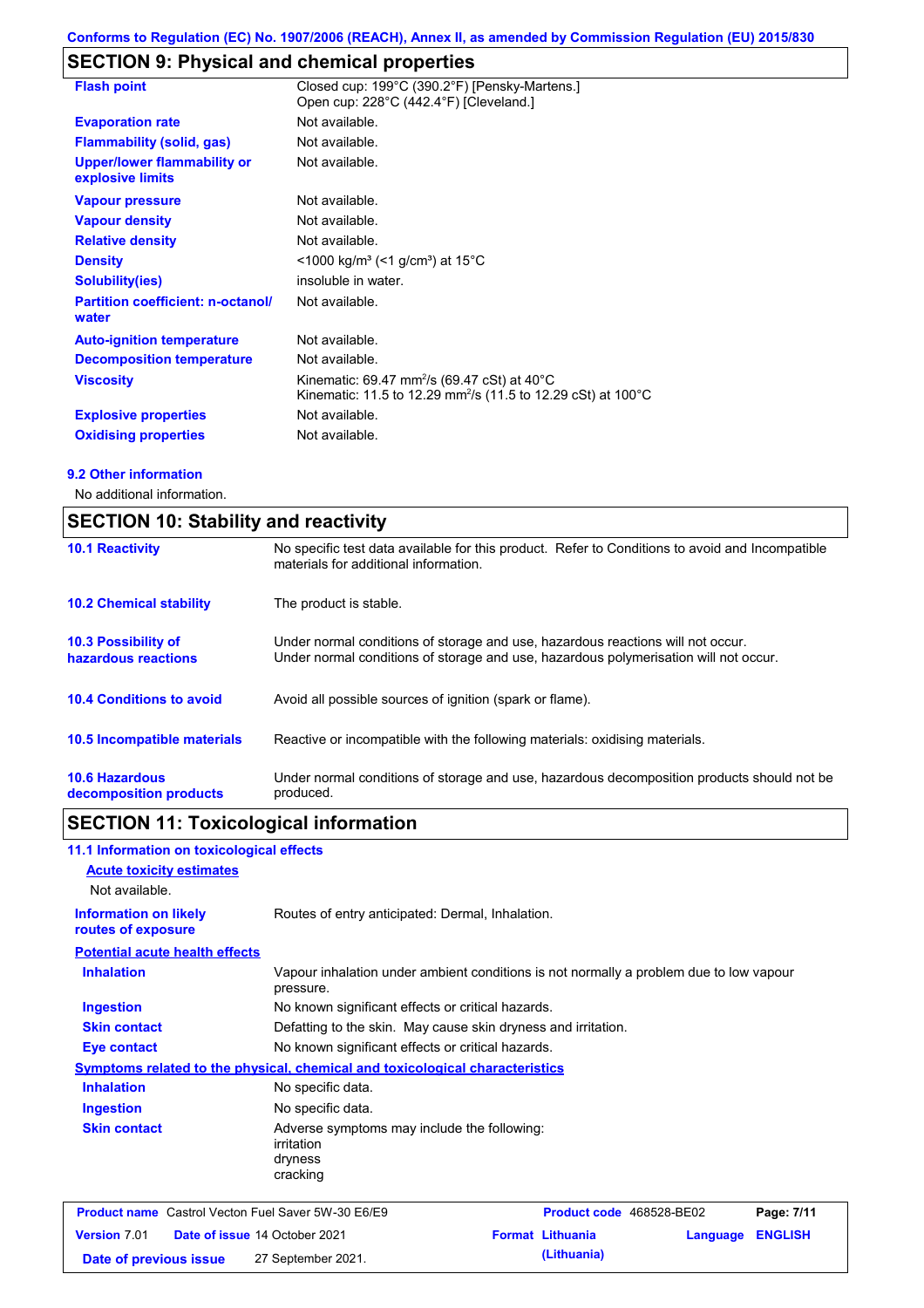## **SECTION 11: Toxicological information**

| Eye contact                             | No specific data.                                                                                                                                                                                                                                                                                                                                                                                        |
|-----------------------------------------|----------------------------------------------------------------------------------------------------------------------------------------------------------------------------------------------------------------------------------------------------------------------------------------------------------------------------------------------------------------------------------------------------------|
|                                         | Delayed and immediate effects as well as chronic effects from short and long-term exposure                                                                                                                                                                                                                                                                                                               |
| <b>Inhalation</b>                       | Overexposure to the inhalation of airborne droplets or aerosols may cause irritation of the<br>respiratory tract.                                                                                                                                                                                                                                                                                        |
| <b>Ingestion</b>                        | Ingestion of large quantities may cause nausea and diarrhoea.                                                                                                                                                                                                                                                                                                                                            |
| <b>Skin contact</b>                     | Prolonged or repeated contact can defat the skin and lead to irritation and/or dermatitis.                                                                                                                                                                                                                                                                                                               |
| Eye contact                             | Potential risk of transient stinging or redness if accidental eye contact occurs.                                                                                                                                                                                                                                                                                                                        |
| <b>Potential chronic health effects</b> |                                                                                                                                                                                                                                                                                                                                                                                                          |
| <b>General</b>                          | USED ENGINE OILS<br>Combustion products resulting from the operation of internal combustion engines contaminate<br>engine oils during use. Used engine oil may contain hazardous components which have the<br>potential to cause skin cancer. Frequent or prolonged contact with all types and makes of used<br>engine oil must therefore be avoided and a high standard of personal hygiene maintained. |
| <b>Carcinogenicity</b>                  | No known significant effects or critical hazards.                                                                                                                                                                                                                                                                                                                                                        |
| <b>Mutagenicity</b>                     | No known significant effects or critical hazards.                                                                                                                                                                                                                                                                                                                                                        |
| <b>Developmental effects</b>            | No known significant effects or critical hazards.                                                                                                                                                                                                                                                                                                                                                        |
| <b>Fertility effects</b>                | No known significant effects or critical hazards.                                                                                                                                                                                                                                                                                                                                                        |

## **SECTION 12: Ecological information**

#### **12.1 Toxicity**

| <b>Environmental hazards</b> | Not classified as dangerous |
|------------------------------|-----------------------------|
|------------------------------|-----------------------------|

#### **12.2 Persistence and degradability**

Partially biodegradable.

#### **12.3 Bioaccumulative potential**

This product is not expected to bioaccumulate through food chains in the environment.

| <b>12.4 Mobility in soil</b>                                  |                                                                      |
|---------------------------------------------------------------|----------------------------------------------------------------------|
| <b>Soil/water partition</b><br>coefficient (K <sub>oc</sub> ) | Not available.                                                       |
| <b>Mobility</b>                                               | Spillages may penetrate the soil causing ground water contamination. |

#### **12.5 Results of PBT and vPvB assessment**

Product does not meet the criteria for PBT or vPvB according to Regulation (EC) No. 1907/2006, Annex XIII.

#### **12.6 Other adverse effects**

**Other ecological information**

**Methods of disposal**

Spills may form a film on water surfaces causing physical damage to organisms. Oxygen transfer could also be impaired.

### **SECTION 13: Disposal considerations**

### **13.1 Waste treatment methods**

#### **Product**

**Hazardous waste** Yes. Where possible, arrange for product to be recycled. Dispose of via an authorised person/ licensed waste disposal contractor in accordance with local regulations.

### **European waste catalogue (EWC)**

| <b>Waste code</b> | <b>Waste designation</b>                |
|-------------------|-----------------------------------------|
| 13 02 08*         | other engine, gear and lubricating oils |

However, deviation from the intended use and/or the presence of any potential contaminants may require an alternative waste disposal code to be assigned by the end user.

#### **Packaging**

| <b>Methods of disposal</b> | Where possible, arrange for product to be recycled. Dispose of via an authorised person/<br>licensed waste disposal contractor in accordance with local regulations.                                                                    |
|----------------------------|-----------------------------------------------------------------------------------------------------------------------------------------------------------------------------------------------------------------------------------------|
| <b>Special precautions</b> | This material and its container must be disposed of in a safe way. Empty containers or liners<br>may retain some product residues. Avoid dispersal of spilt material and runoff and contact with<br>soil, waterways, drains and sewers. |

| <b>Product name</b> Castrol Vecton Fuel Saver 5W-30 E6/E9 |  |                                      | <b>Product code</b> 468528-BE02 |                         | Page: 8/11              |  |
|-----------------------------------------------------------|--|--------------------------------------|---------------------------------|-------------------------|-------------------------|--|
| <b>Version 7.01</b>                                       |  | <b>Date of issue 14 October 2021</b> |                                 | <b>Format Lithuania</b> | <b>Language ENGLISH</b> |  |
| Date of previous issue                                    |  | 27 September 2021.                   |                                 | (Lithuania)             |                         |  |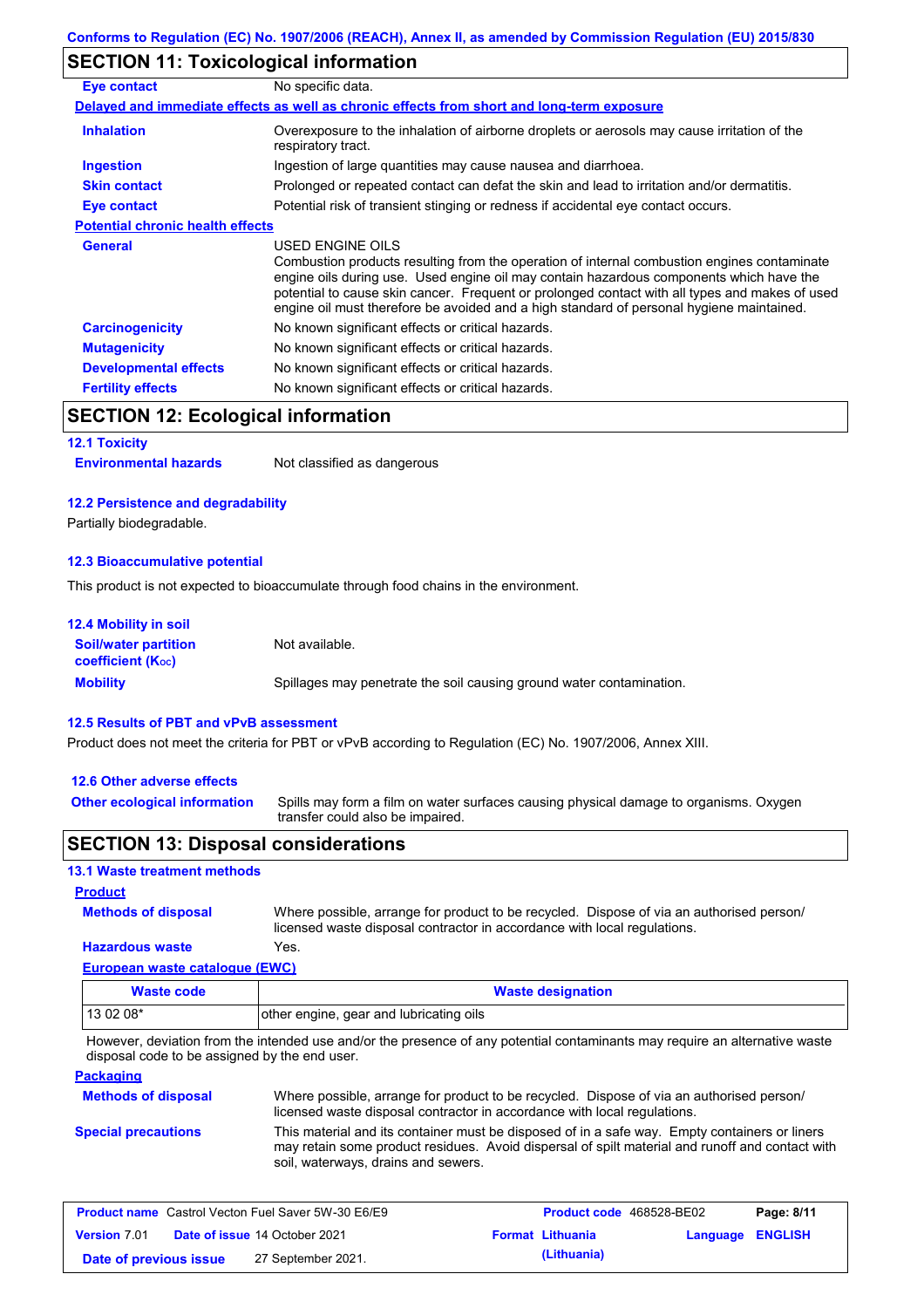## **SECTION 13: Disposal considerations**

**References** Commission 2014/955/EU Directive 2008/98/EC

## **SECTION 14: Transport information**

|                                           | <b>ADR/RID</b> | <b>ADN</b>     | <b>IMDG</b>    | <b>IATA</b>    |
|-------------------------------------------|----------------|----------------|----------------|----------------|
| 14.1 UN number                            | Not regulated. | Not regulated. | Not regulated. | Not regulated. |
| 14.2 UN proper<br>shipping name           |                |                |                |                |
| <b>14.3 Transport</b><br>hazard class(es) |                |                | $\overline{a}$ |                |
| 14.4 Packing<br>group                     |                |                | -              |                |
| 14.5<br><b>Environmental</b><br>hazards   | No.            | No.            | No.            | No.            |
| <b>Additional</b><br>information          |                |                |                |                |

**14.6 Special precautions for user** Not available.

| Not available. |
|----------------|
|                |
|                |
|                |

## **SECTION 15: Regulatory information**

#### **15.1 Safety, health and environmental regulations/legislation specific for the substance or mixture**

#### **EU Regulation (EC) No. 1907/2006 (REACH)**

**Annex XIV - List of substances subject to authorisation Substances of very high concern** None of the components are listed. None of the components are listed. **Annex XIV EU Regulation (EC) No. 1907/2006 (REACH)**

#### **Annex XVII - Restrictions**  Not applicable.

**on the manufacture, placing on the market and use of certain dangerous substances, mixtures and articles**

### **Other regulations**

**(TSCA 8b)**

**(PICCS)**

**(TCSI)**

**Taiwan Chemical Substances Inventory** 

**REACH Status** The company, as identified in Section 1, sells this product in the EU in compliance with the current requirements of REACH.

All components are active or exempted. **United States inventory** 

| <b>Australia inventory (AICS)</b>       | All components are listed or exempted. |
|-----------------------------------------|----------------------------------------|
| <b>Canada inventory</b>                 | All components are listed or exempted. |
| <b>China inventory (IECSC)</b>          | At least one component is not listed.  |
| <b>Japan inventory (ENCS)</b>           | All components are listed or exempted. |
| <b>Korea inventory (KECI)</b>           | All components are listed or exempted. |
| <b>Philippines inventory</b><br>(PICCS) | All components are listed or exempted. |

All components are listed or exempted.

|                        | <b>Product name</b> Castrol Vecton Fuel Saver 5W-30 E6/E9 | <b>Product code</b> 468528-BE02 |                         | Page: 9/11 |
|------------------------|-----------------------------------------------------------|---------------------------------|-------------------------|------------|
| <b>Version 7.01</b>    | <b>Date of issue 14 October 2021</b>                      | <b>Format Lithuania</b>         | <b>Language ENGLISH</b> |            |
| Date of previous issue | 27 September 2021.                                        | (Lithuania)                     |                         |            |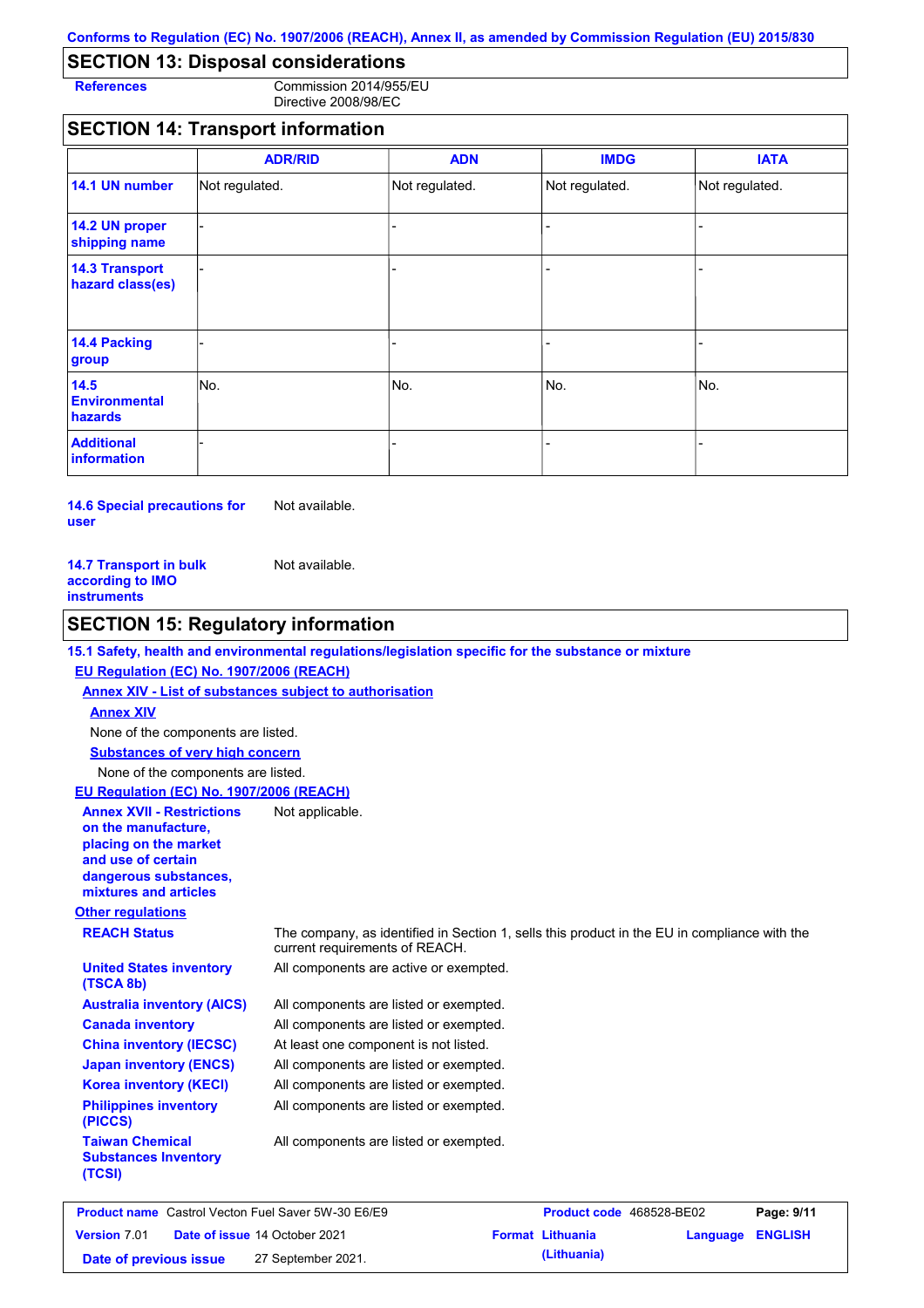## **SECTION 15: Regulatory information**

**Ozone depleting substances (1005/2009/EU)** Not listed.

#### **Prior Informed Consent (PIC) (649/2012/EU)**

Not listed.

### **EU - Water framework directive - Priority substances**

None of the components are listed.

### **Seveso Directive**

This product is not controlled under the Seveso Directive.

| <b>15.2 Chemical safety</b> | A Chemical Safety Assessment has been carried out for one or more of the substances within  |
|-----------------------------|---------------------------------------------------------------------------------------------|
| assessment                  | this mixture. A Chemical Safety Assessment has not been carried out for the mixture itself. |

## **SECTION 16: Other information**

| <b>Abbreviations and acronyms</b> | ADN = European Provisions concerning the International Carriage of Dangerous Goods by<br>Inland Waterway                                                           |
|-----------------------------------|--------------------------------------------------------------------------------------------------------------------------------------------------------------------|
|                                   | ADR = The European Agreement concerning the International Carriage of Dangerous Goods by                                                                           |
|                                   | Road                                                                                                                                                               |
|                                   | $ATE = Acute Toxicity Estimate$                                                                                                                                    |
|                                   | <b>BCF</b> = Bioconcentration Factor                                                                                                                               |
|                                   | CAS = Chemical Abstracts Service                                                                                                                                   |
|                                   | CLP = Classification, Labelling and Packaging Regulation [Regulation (EC) No. 1272/2008]                                                                           |
|                                   | CSA = Chemical Safety Assessment                                                                                                                                   |
|                                   | CSR = Chemical Safety Report                                                                                                                                       |
|                                   | DMEL = Derived Minimal Effect Level                                                                                                                                |
|                                   | DNEL = Derived No Effect Level                                                                                                                                     |
|                                   | EINECS = European Inventory of Existing Commercial chemical Substances                                                                                             |
|                                   | ES = Exposure Scenario                                                                                                                                             |
|                                   | EUH statement = CLP-specific Hazard statement                                                                                                                      |
|                                   | EWC = European Waste Catalogue<br>GHS = Globally Harmonized System of Classification and Labelling of Chemicals                                                    |
|                                   | IATA = International Air Transport Association                                                                                                                     |
|                                   | IBC = Intermediate Bulk Container                                                                                                                                  |
|                                   | IMDG = International Maritime Dangerous Goods                                                                                                                      |
|                                   | LogPow = logarithm of the octanol/water partition coefficient                                                                                                      |
|                                   | MARPOL = International Convention for the Prevention of Pollution From Ships, 1973 as                                                                              |
|                                   | modified by the Protocol of 1978. ("Marpol" = marine pollution)                                                                                                    |
|                                   | OECD = Organisation for Economic Co-operation and Development                                                                                                      |
|                                   | PBT = Persistent, Bioaccumulative and Toxic                                                                                                                        |
|                                   | <b>PNEC = Predicted No Effect Concentration</b>                                                                                                                    |
|                                   | REACH = Registration, Evaluation, Authorisation and Restriction of Chemicals Regulation                                                                            |
|                                   | [Regulation (EC) No. 1907/2006]                                                                                                                                    |
|                                   | RID = The Regulations concerning the International Carriage of Dangerous Goods by Rail                                                                             |
|                                   | RRN = REACH Registration Number                                                                                                                                    |
|                                   | SADT = Self-Accelerating Decomposition Temperature<br>SVHC = Substances of Very High Concern                                                                       |
|                                   | STOT-RE = Specific Target Organ Toxicity - Repeated Exposure                                                                                                       |
|                                   | STOT-SE = Specific Target Organ Toxicity - Single Exposure                                                                                                         |
|                                   | TWA = Time weighted average                                                                                                                                        |
|                                   | $UN = United Nations$                                                                                                                                              |
|                                   | UVCB = Complex hydrocarbon substance                                                                                                                               |
|                                   | VOC = Volatile Organic Compound                                                                                                                                    |
|                                   | vPvB = Very Persistent and Very Bioaccumulative                                                                                                                    |
|                                   | Varies = may contain one or more of the following $64741-88-4$ / RRN 01-2119488706-23,                                                                             |
|                                   | 64741-89-5 / RRN 01-2119487067-30, 64741-95-3 / RRN 01-2119487081-40, 64741-96-4/ RRN                                                                              |
|                                   | 01-2119483621-38, 64742-01-4 / RRN 01-2119488707-21, 64742-44-5 / RRN                                                                                              |
|                                   | 01-2119985177-24, 64742-45-6, 64742-52-5 / RRN 01-2119467170-45, 64742-53-6 / RRN                                                                                  |
|                                   | 01-2119480375-34, 64742-54-7 / RRN 01-2119484627-25, 64742-55-8 / RRN                                                                                              |
|                                   | 01-2119487077-29, 64742-56-9 / RRN 01-2119480132-48, 64742-57-0 / RRN                                                                                              |
|                                   | 01-2119489287-22, 64742-58-1, 64742-62-7 / RRN 01-2119480472-38, 64742-63-8,<br>64742-65-0 / RRN 01-2119471299-27, 64742-70-7 / RRN 01-2119487080-42, 72623-85-9 / |
|                                   | RRN 01-2119555262-43, 72623-86-0 / RRN 01-2119474878-16, 72623-87-1 / RRN                                                                                          |
|                                   | 01-2119474889-13                                                                                                                                                   |
|                                   |                                                                                                                                                                    |

**Procedure used to derive the classification according to Regulation (EC) No. 1272/2008 [CLP/GHS]**

|                        | <b>Product name</b> Castrol Vecton Fuel Saver 5W-30 E6/E9 |                         | <b>Product code</b> 468528-BE02 | Page: 10/11 |
|------------------------|-----------------------------------------------------------|-------------------------|---------------------------------|-------------|
| <b>Version 7.01</b>    | <b>Date of issue 14 October 2021</b>                      | <b>Format Lithuania</b> | <b>Language ENGLISH</b>         |             |
| Date of previous issue | 27 September 2021.                                        | (Lithuania)             |                                 |             |